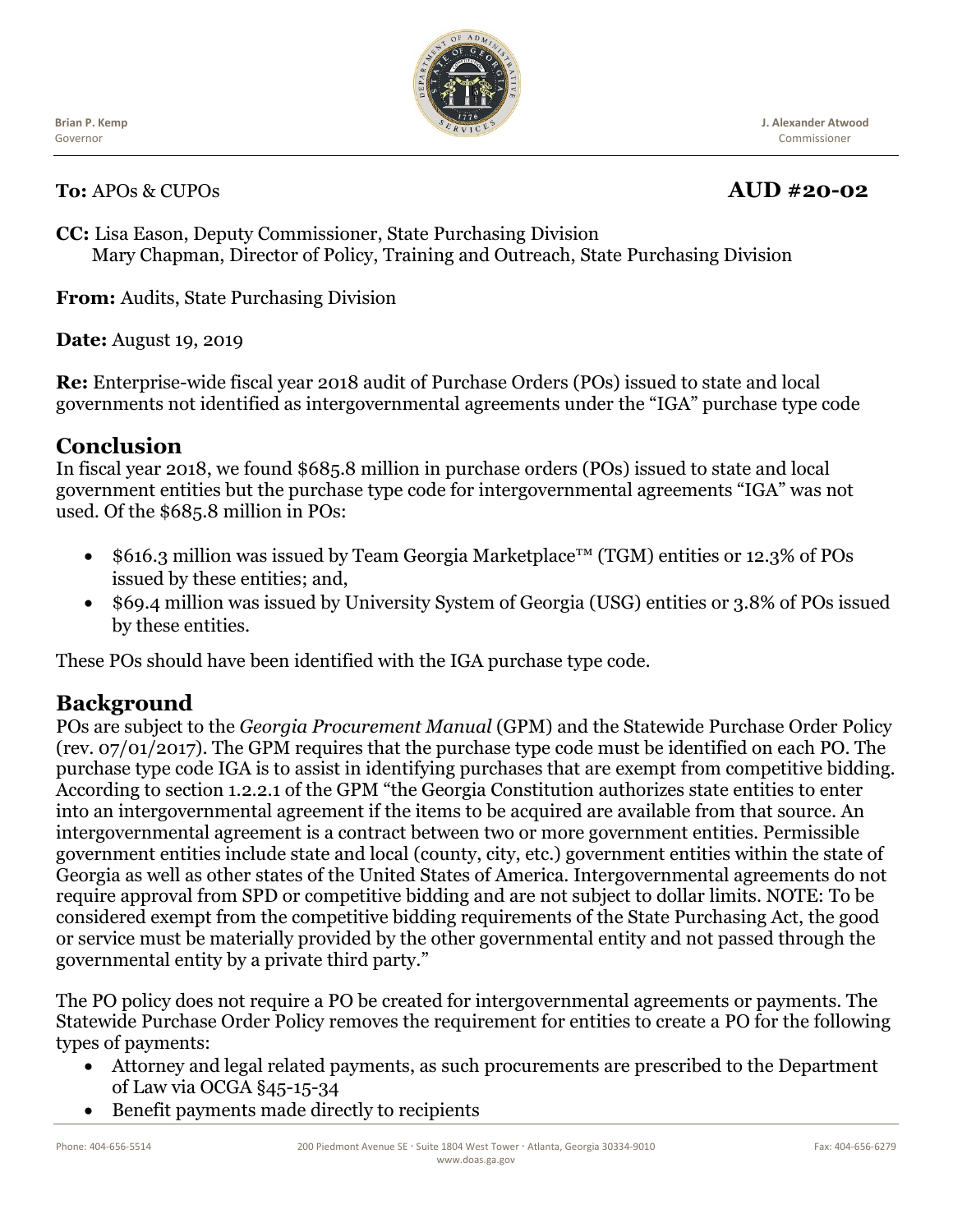August 19, 2019 Page 2 of 4

- *Intergovernmental agreements/payments* (e.g., GTA bills, Risk Management premiums, HRA assessments, etc.)
- Membership dues and/or subscriptions
- Payroll and associated tax and benefit payments
- Postage and shipping
- Real estate rental/lease payments
- Registration fees
- Sales and Use tax payments
- Travel expense reimbursements
- Utilities (e.g., electricity, telephone land lines, cell phone charges, etc.)
- WEX and ARI payments

Although the Statewide Purchase Order Policy does not require a PO for intergovernmental agreements or payments; there still could be valid reasons to create a PO. State entities may need to issue POs to ensure funds are encumbered and do not lapse at the end of the fiscal year, which is especially important for Federal grants, which may provide funding over multiple fiscal years.

| <b>Audit Objectives</b>                                                                                             | <b>Results</b> |
|---------------------------------------------------------------------------------------------------------------------|----------------|
| Which state and local governments were issued POs where the<br>purchase type code IGA was not used by TGM entities? | Table 1        |
| Which state and local governments were issued POs where the                                                         | Table 2        |
| purchase type code IGA was not used by USG entities?                                                                |                |

## **Audit Summary**

In fiscal year 2018, there were 190,160 POs issued totaling \$5.8 billion by TGM entities. Of these there were:

- 9,425 POs totaling \$860.4 million where the purchase type code of IGA was used.
- 180,735 POs totaling \$4.9 billion where the purchase type code of IGA was not used.

We examined the POs not coded to IGA to determine if any of the POs were issued to state or local governments and found that \$616.3 million or 12.3% of the POs issued were to government entities. In total, 683 government entities were issued POs. The top 10 government entities were issued 84 POs, which totaled \$221.2 million or 36% of the total dollar amount of POs issued. These government entities are summarized in **Table 1**.

**Table 1 Top ten state and local governments issued POs without the PO type code IGA PO Amounts and Number of POs – TGM** 

| <b>Supplier</b>                            | <b>PO Amount</b> | Percent | <b>Number of POs</b> |
|--------------------------------------------|------------------|---------|----------------------|
| <b>Augusta University</b>                  | \$39,260,428     | 6%      | 12                   |
| <b>Atlanta Regional Commission</b>         | \$34,629,987     | 6%      |                      |
| One Georgia Authority                      | \$34,500,000     | 6%      |                      |
| <b>Bartow County</b>                       | \$24,886,504     | 4%      | 12                   |
| Unified Government of Athens-Clarke County | \$16,151,904     | 3%      |                      |
| <b>State Road and Tollway Authority</b>    | \$16,000,000     | 3%      |                      |
| Human Services, Department of              | \$15.092.429     | 2%      | 76                   |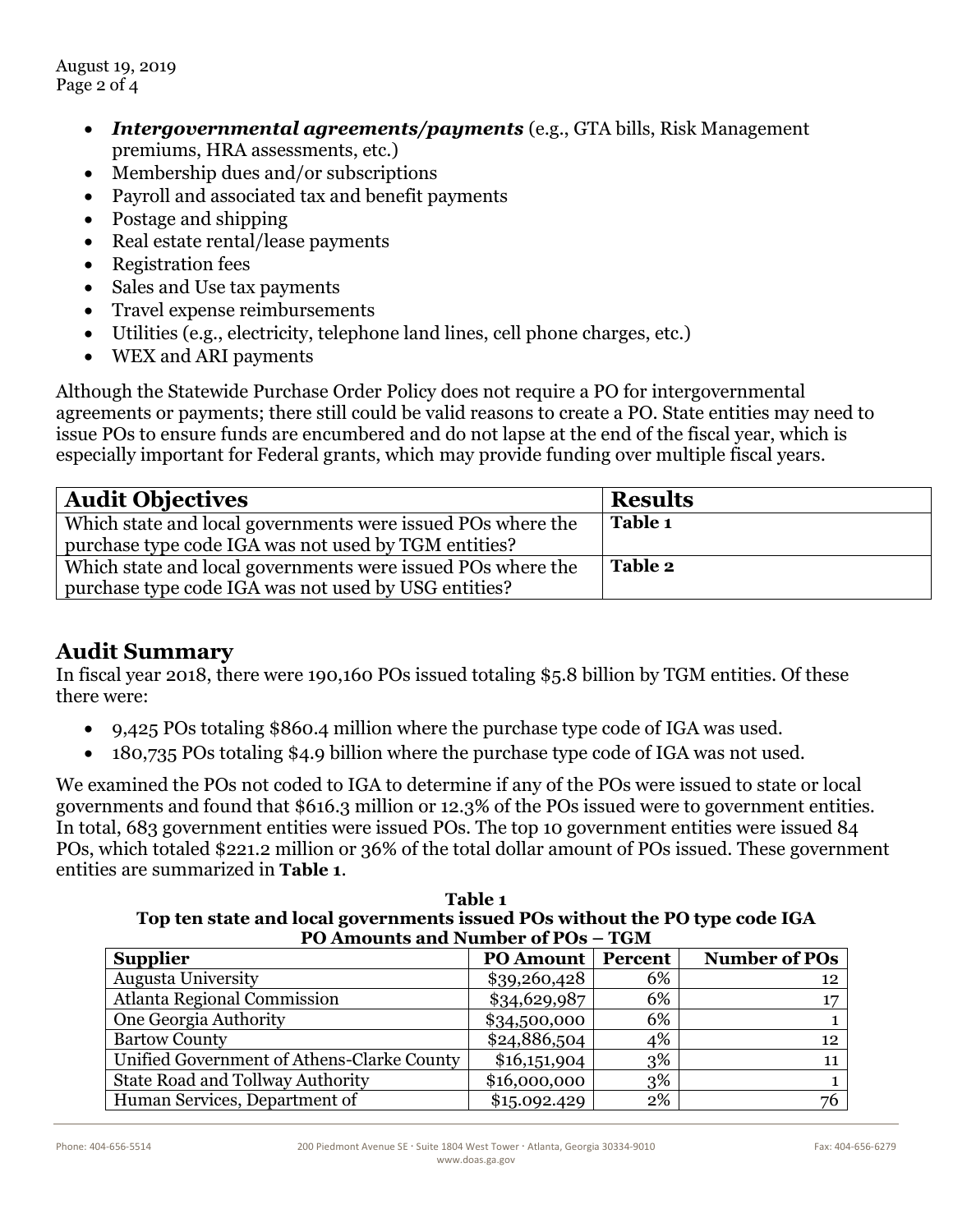| City of Johns Creek                                    | \$14,074,989 | 2% |    |
|--------------------------------------------------------|--------------|----|----|
| City of Albany                                         | \$13,773,904 | 2% | 16 |
| Dekalb County                                          | \$12,841,239 | 2% |    |
| Source: PeopleSoft query TGM_oEPO019D_PO_SPEND_BY_DATE |              |    |    |

In fiscal year 2018, there were 308,256 POs issued totaling \$1.98 billion by USG entities. Of these there were:

- 1,844 POs totaling \$130.2 million where the purchase type code indicated intergovernmental.
- 306,412 POs totaling \$1.8 billion where the purchase type code of IGA was not used.

We examined the POs not coded to IGA to determine if any of the POs were issued to state or local governments and found that \$69.4 million or 3.8% of the POs issued were to government entities. In total, 416 government entities were issued POs. The top 10 government entities were issued 435 POs, which totaled \$30.3 million or 43% of the total dollar amount of POs issued. These government entities are summarized in **Table 2**.

**Table 2 Top ten state and local governments issued POs without the PO type code IGA IGA Supplier PO Amounts and Number of POs – USG** 

| <b>Supplier</b>                                                                             | <b>PO Amount</b> | Percent | <b>Number of POs</b> |
|---------------------------------------------------------------------------------------------|------------------|---------|----------------------|
| City of Atlanta                                                                             | \$11,276,078     | $<$ 1%  | 197                  |
| <b>Board of Regents</b>                                                                     | \$5,445,730      | $<$ 1%  | 147                  |
| University of Texas Medical Branch                                                          | \$3,284,044      | $<$ 1%  | 13                   |
| Regents of the Univ Michigan                                                                | \$1,809,013      | $<$ 1%  | 12                   |
| City of Marietta                                                                            | \$1,784,778      | $<$ 1%  | 9                    |
| <b>BOR-University System of Georgia</b>                                                     | \$1,565,486      | $<$ 1%  | 27                   |
| Georgia Building Authority                                                                  | \$1,475,151      | $<1\%$  | $\overline{2}$       |
| Univ Texas at Austin                                                                        | \$1,397,598      | $<$ 1%  | 11                   |
| Univ of Illinois                                                                            | \$1,167,404      | $<$ 1%  | 12                   |
| City Carrollton                                                                             | \$1,110,783      | $<1\%$  | 5                    |
| Source: BOR_OPO019D_PO_LIST_BY_BU_DTL and PO queries provided by University of              |                  |         |                      |
| Georgia, Georgia Institute of Technology, Georgia State University, and Augusta University. |                  |         |                      |

It appears the dollar amount of POs issued to governmental entities but not coded to the purchase type intergovernmental is severely understated since many POs were issued to government entities without using the IGA purchase type code. In fiscal year 2018, the dollar amount of POs coded to the purchase type of IGA totaled \$990.6 million but should have been \$1.7 billion or 69% more. These differences are summarized in **Table 3**.

| Table 3                                                                       |               |                                                                          |  |
|-------------------------------------------------------------------------------|---------------|--------------------------------------------------------------------------|--|
| <b>Comparison of actual IGA POs to what should have been coded as IGA POs</b> |               |                                                                          |  |
|                                                                               |               | Actual amount of IGA POs   Amount that should have been coded to IGA POs |  |
| <b>TGM</b> entities                                                           | \$860,352,758 | \$1,476,618,973                                                          |  |
| USG entities                                                                  | \$130,171,047 | \$199,665,975                                                            |  |
| Total                                                                         | \$990,523,805 | \$1,676,284,948                                                          |  |